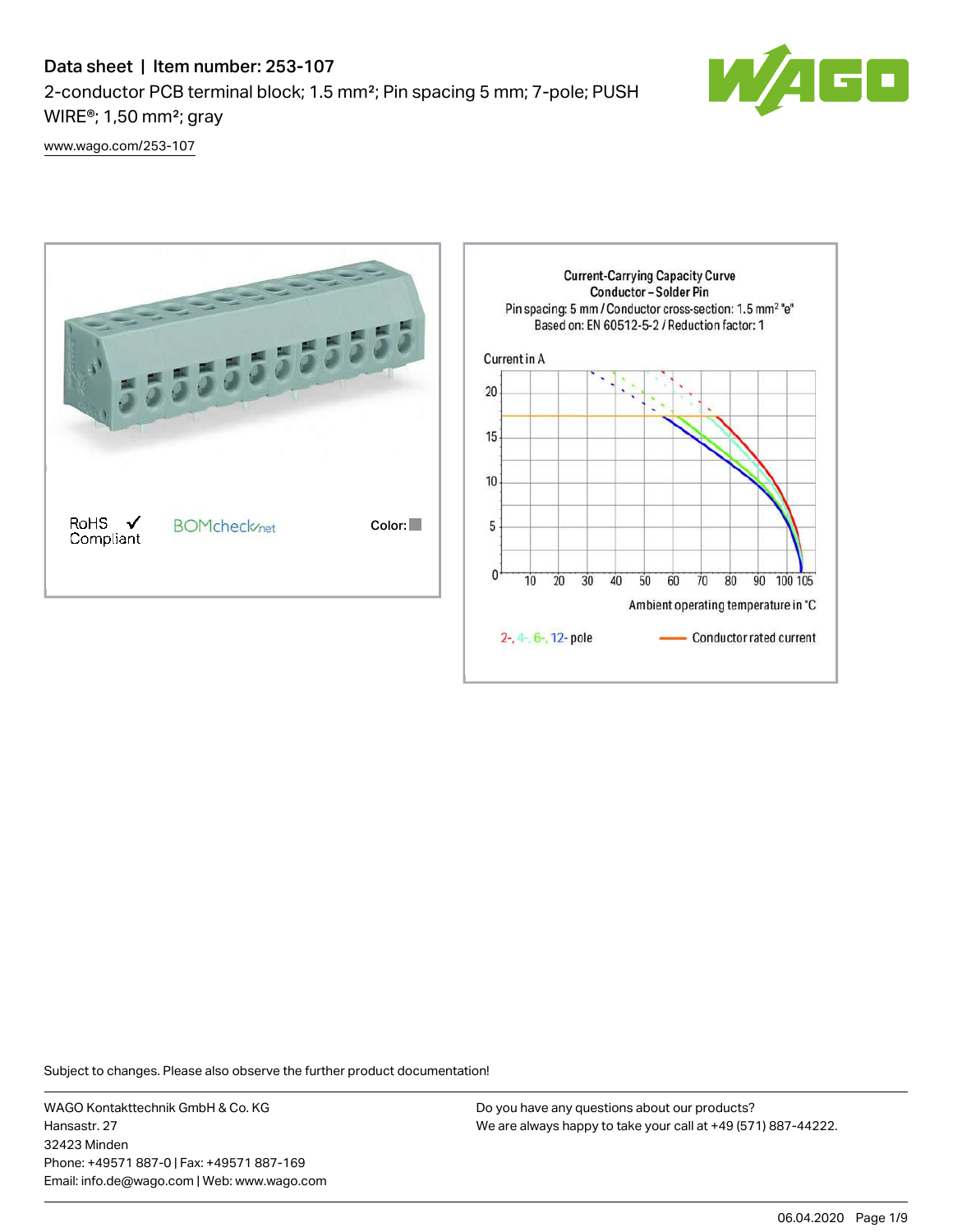



#### Item description

- PCB terminal strips with screwdriver-actuated PUSH WIRE® termination  $\blacksquare$
- $\blacksquare$ Double-conductor connection provides top-entry (vertical) and/or side-entry (horizontal) wiring
- $\blacksquare$ Push-in termination of solid conductors
- $\blacksquare$ Double entries for power supply and potential distribution

# Data

## Electrical data

#### Ratings per IEC/EN 60664-1

| Ratings per                     | IEC/EN 60664-1 |
|---------------------------------|----------------|
| Rated voltage (III / 3)         | 320 V          |
| Rated impulse voltage (III / 3) | 4 kV           |
| Rated voltage (III / 2)         | 320 V          |

Subject to changes. Please also observe the further product documentation!

WAGO Kontakttechnik GmbH & Co. KG Hansastr. 27 32423 Minden Phone: +49571 887-0 | Fax: +49571 887-169 Email: info.de@wago.com | Web: www.wago.com Do you have any questions about our products? We are always happy to take your call at +49 (571) 887-44222.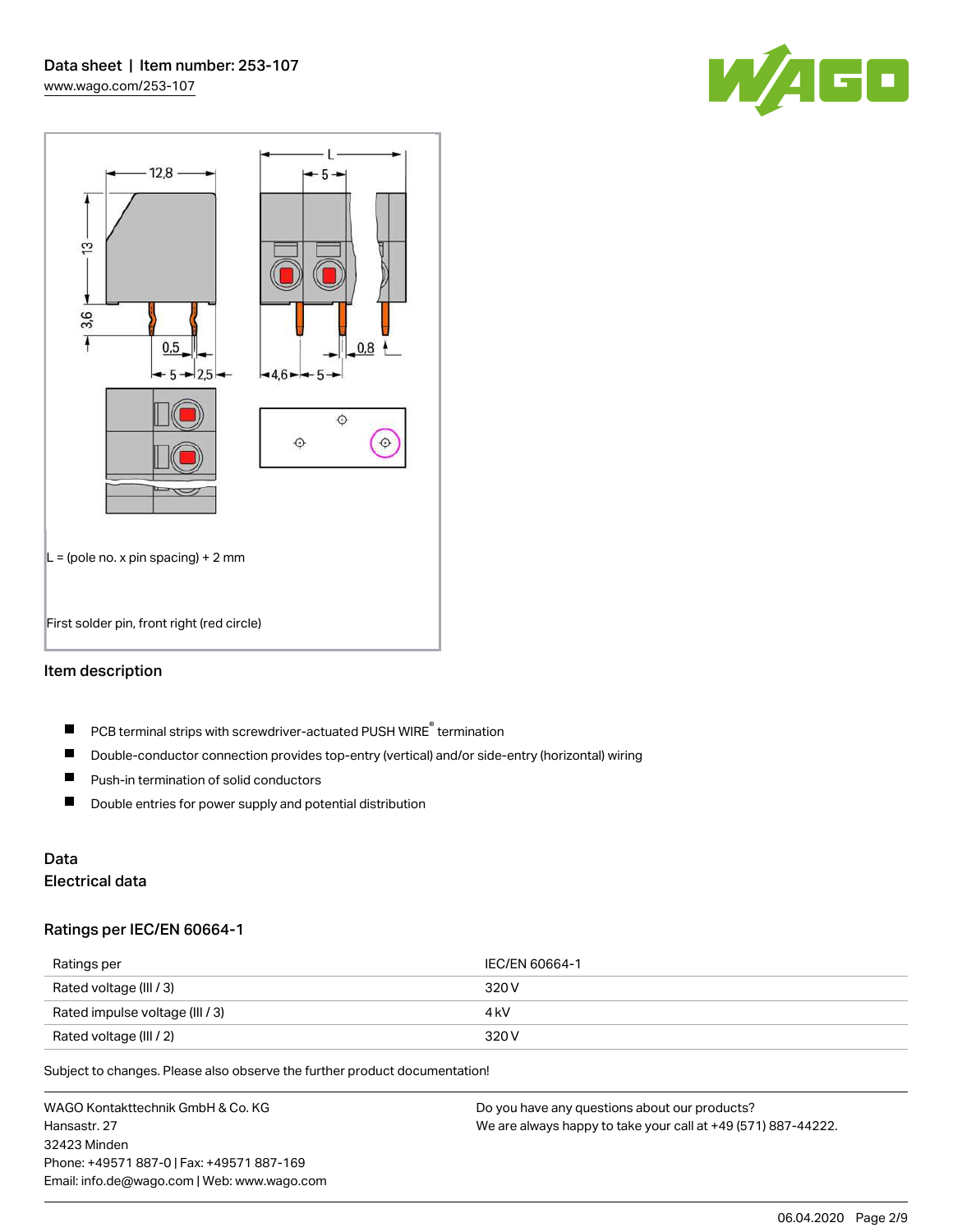## Data sheet | Item number: 253-107

[www.wago.com/253-107](http://www.wago.com/253-107)



| Rated impulse voltage (III / 2) | 4 kV                                                                 |
|---------------------------------|----------------------------------------------------------------------|
| Rated voltage (II / 2)          | 630 V                                                                |
| Rated impulse voltage (II / 2)  | 4 kV                                                                 |
| Rated current                   | 17.5A                                                                |
| Legend (ratings)                | (III / 2) $\triangleq$ Overvoltage category III / Pollution degree 2 |

#### Approvals per UL 1059

| Rated voltage UL (Use Group B) | 300 V          |
|--------------------------------|----------------|
| Rated current UL (Use Group B) | 8 A            |
| Rated voltage UL (Use Group D) | 300 V          |
| Rated current UL (Use Group D) | 8 A            |
| Approvals per                  | <b>UL 1059</b> |

## Approvals per CSA

| Rated voltage CSA (Use Group B) | 300 V |
|---------------------------------|-------|
| Rated current CSA (Use Group B) | 8 A   |
| Rated voltage CSA (Use Group D) | 300 V |
| Rated current CSA (Use Group D) | 8 A   |

## Connection data

| Connection type (1)                           | PUSH WIRE <sup>®</sup> connection                    |
|-----------------------------------------------|------------------------------------------------------|
| Connection technology                         | PUSH WIRE®                                           |
| Number of connection points (connection type) | 1                                                    |
| Actuation type                                | Operating tool                                       |
| Solid conductor                               | $0.51.5$ mm <sup>2</sup> / 20  16 AWG                |
| Strip length                                  | 8,5  9,5 mm / 0.33  0.37 inch                        |
| Note (strip length)                           | 7  8 mm / 0.28  0.31 inch (for wiring on both sides) |
| Conductor entry angle to the PCB              | $0^{\circ}$                                          |
| No. of poles                                  | 7                                                    |
| Connection type (2)                           | PUSH WIRE <sup>®</sup> connection                    |
| Connection technology 2                       | PUSH WIRE®                                           |
| Number of connection points                   | 1                                                    |
| Solid conductor (2)                           | $0.51.5$ mm <sup>2</sup> / 20  16 AWG                |
| Strip length (2)                              | 8.5  9.5 mm / 0.33  0.37 inch                        |
| Note (strip length) 2                         | 7  8 mm / 0.28  0.31 inch (for wiring on both sides) |
| Conductor entry angle to the PCB 2            | 90°                                                  |

Subject to changes. Please also observe the further product documentation!

WAGO Kontakttechnik GmbH & Co. KG Hansastr. 27 32423 Minden Phone: +49571 887-0 | Fax: +49571 887-169 Email: info.de@wago.com | Web: www.wago.com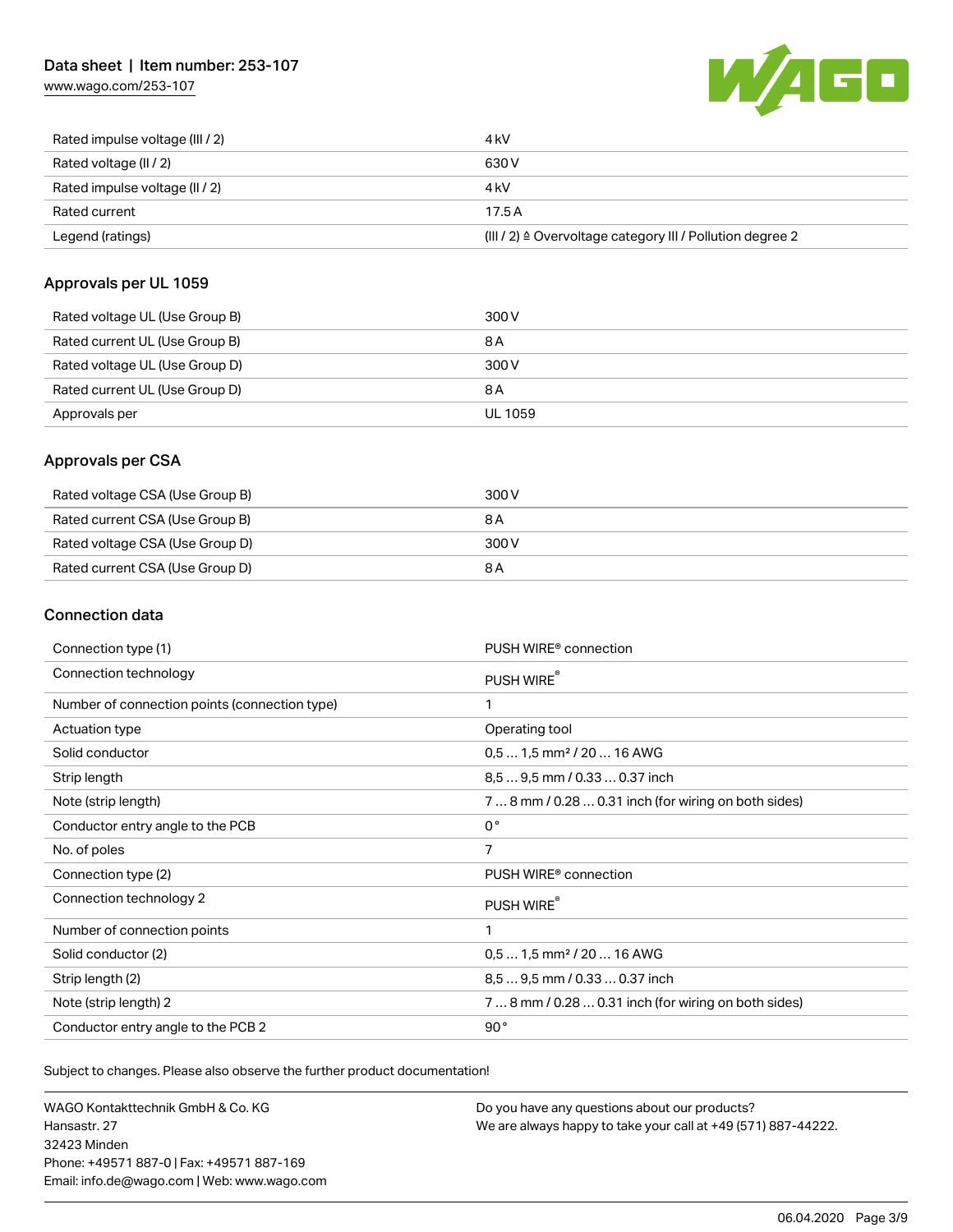[www.wago.com/253-107](http://www.wago.com/253-107)



| Total number of connection points | 14 |
|-----------------------------------|----|
| Total number of potentials        |    |
| Number of connection types        |    |
| Number of levels                  |    |

## Geometrical Data

| Pin spacing                       | 5 mm / 0.197 inch    |
|-----------------------------------|----------------------|
| Width                             | 37 mm / 1.457 inch   |
| Height                            | 16,6 mm / 0.654 inch |
| Height from the surface           | 13 mm / 0.512 inch   |
| Depth                             | 12,8 mm / 0.504 inch |
| Solder pin length                 | 3.6 <sub>mm</sub>    |
| Solder pin dimensions             | $0.5 \times 0.8$ mm  |
| Drilled hole diameter (tolerance) | 1 1 $(+0,1)$ mm      |

## PCB contact

| PCB contact                         | THT                                        |
|-------------------------------------|--------------------------------------------|
| Solder pin arrangement              | over the entire terminal strip (staggered) |
| Number of solder pins per potential |                                            |

#### Material Data

| Color                       | gray                                  |
|-----------------------------|---------------------------------------|
| Material group              |                                       |
| Insulating material         | Polyamide 66 (PA 66)                  |
| Flammability class per UL94 | V <sub>0</sub>                        |
| Clamping spring material    | Chrome nickel spring steel (CrNi)     |
| Contact material            | Electrolytic copper $(E_{\text{Cl}})$ |
| Contact plating             | tin-plated                            |
| Fire load                   | $0.129$ MJ                            |
| Weight                      | 6.2 g                                 |
|                             |                                       |

#### Environmental Requirements

| Limit temperature range | -60  +105 °C |
|-------------------------|--------------|
|-------------------------|--------------|

Subject to changes. Please also observe the further product documentation!

WAGO Kontakttechnik GmbH & Co. KG Hansastr. 27 32423 Minden Phone: +49571 887-0 | Fax: +49571 887-169 Email: info.de@wago.com | Web: www.wago.com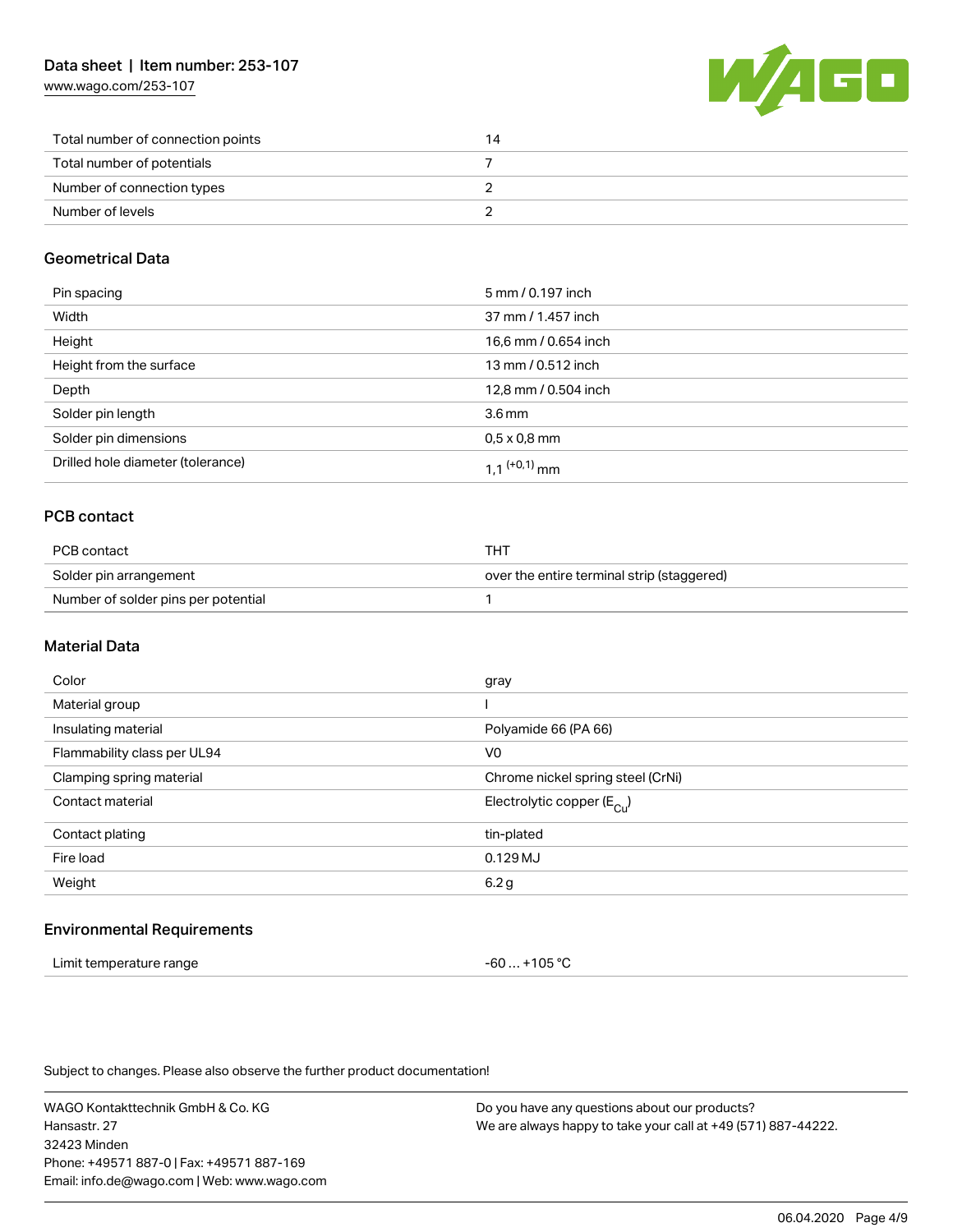

#### Commercial data

| Product Group      | 4 (Printed Circuit) |
|--------------------|---------------------|
| Packaging type     | <b>BOX</b>          |
| Country of origin  | <b>CN</b>           |
| <b>GTIN</b>        | 4044918689403       |
| Customs Tariff No. | 85369010000         |

#### Approvals / Certificates

#### Country specific Approvals

| Logo                         | Approval                                                                                                                                                                                                                                        | <b>Additional Approval Text</b> | Certificate<br>name   |
|------------------------------|-------------------------------------------------------------------------------------------------------------------------------------------------------------------------------------------------------------------------------------------------|---------------------------------|-----------------------|
|                              | <b>CCA</b><br>DEKRA Certification B.V.                                                                                                                                                                                                          | EN 60947                        | NTR NL-<br>7649       |
|                              | <b>CCA</b><br>DEKRA Certification B.V.                                                                                                                                                                                                          | EN 60998                        | <b>NTR NL</b><br>6580 |
| EMA<br>EUR                   | <b>CCA</b><br>DEKRA Certification B.V.                                                                                                                                                                                                          | EN 60998                        | 2126302.02            |
| EMA<br>EUR                   | <b>ENEC</b><br>DEKRA Certification B.V.                                                                                                                                                                                                         | EN 60947                        | 71-101931             |
|                              | <b>VDE</b><br>VDE Prüf- und Zertifizierungsinstitut                                                                                                                                                                                             | EN 60998                        | 40028668              |
| <b>UL-Approvals</b>          |                                                                                                                                                                                                                                                 |                                 |                       |
| Logo                         | Approval                                                                                                                                                                                                                                        | <b>Additional Approval Text</b> | Certificate<br>name   |
|                              | cURus<br>Underwriters Laboratories Inc.                                                                                                                                                                                                         | <b>UL 1059</b>                  | E45172<br>sec. 6      |
|                              | UL                                                                                                                                                                                                                                              | <b>UL 1977</b>                  | E45171                |
|                              | Subject to changes. Please also observe the further product documentation!                                                                                                                                                                      |                                 |                       |
| Hansastr. 27<br>32423 Minden | WAGO Kontakttechnik GmbH & Co. KG<br>Do you have any questions about our products?<br>We are always happy to take your call at +49 (571) 887-44222.<br>Phone: +49571 887-0   Fax: +49571 887-169<br>Email: info.de@wago.com   Web: www.wago.com |                                 |                       |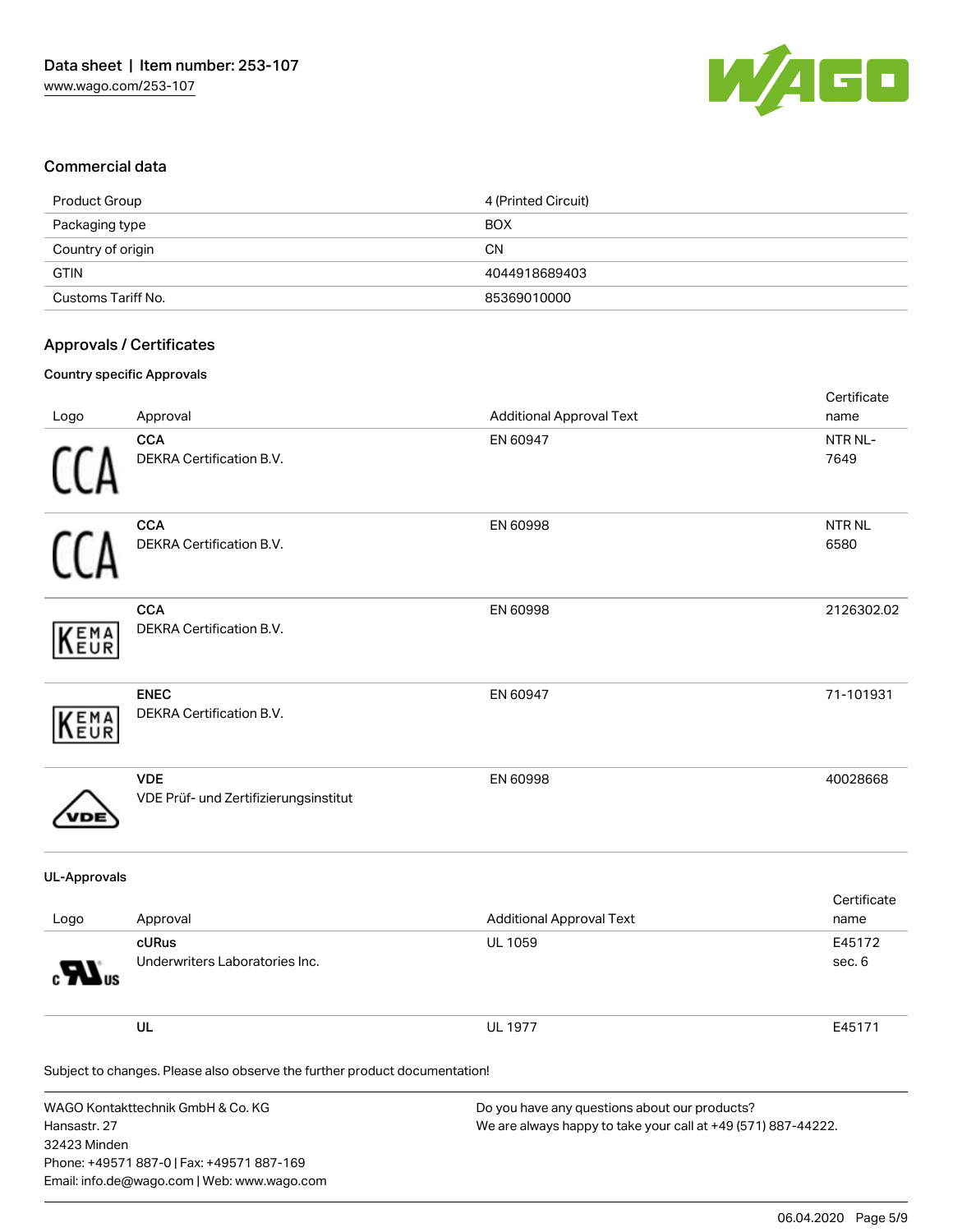

UL International Germany GmbH



Counterpart

#### Compatible products

#### Marking accessories

|       | Item no.: 210-332/500-202                                                                              |                                  |  |
|-------|--------------------------------------------------------------------------------------------------------|----------------------------------|--|
|       | Marking strips; as a DIN A4 sheet; MARKED; 1-16 (160x); Height of marker strip: 3 mm; Strip length 182 | www.wago.com/210-332<br>/500-202 |  |
|       | mm; Horizontal marking; Self-adhesive; white                                                           |                                  |  |
|       | Item no.: 210-332/500-204                                                                              |                                  |  |
|       | Marking strips; as a DIN A4 sheet; MARKED; 17-32 (160x); Height of marker strip: 3 mm; Strip length    | www.wago.com/210-332<br>/500-204 |  |
|       | 182 mm; Horizontal marking; Self-adhesive; white                                                       |                                  |  |
|       | Item no.: 210-332/500-205                                                                              |                                  |  |
|       | Marking strips; as a DIN A4 sheet; MARKED; 1-32 (80x); Height of marker strip: 3 mm; Strip length 182  | www.wago.com/210-332             |  |
|       | mm; Horizontal marking; Self-adhesive; white                                                           | /500-205                         |  |
|       | Item no.: 210-332/500-206                                                                              |                                  |  |
|       | Marking strips; as a DIN A4 sheet; MARKED; 33-48 (160x); Height of marker strip: 3 mm; Strip length    | www.wago.com/210-332             |  |
|       | 182 mm; Horizontal marking; Self-adhesive; white                                                       | /500-206                         |  |
|       | Item no.: 210-833                                                                                      |                                  |  |
|       | Marking strips; on reel; 6 mm wide; plain; Self-adhesive; white                                        | www.wago.com/210-833             |  |
| tools |                                                                                                        |                                  |  |
|       | Item no.: 210-647                                                                                      |                                  |  |
|       | Operating tool; Blade: 2.5 x 0.4 mm; with a partially insulated shaft                                  | www.wago.com/210-647             |  |
|       | Item no.: 210-648                                                                                      |                                  |  |
|       | Operating tool; Blade: 2.5 x 0.4 mm; with a partially insulated shaft; angled; short                   | www.wago.com/210-648             |  |
|       | Item no.: 210-719                                                                                      |                                  |  |
|       | Operating tool; Blade: 2.5 x 0.4 mm; with a partially insulated shaft                                  | www.wago.com/210-719             |  |

## Downloads Documentation

#### Additional Information

| .<br>Technical explanations | Apr 3, 2019 | pdf    | Download |
|-----------------------------|-------------|--------|----------|
|                             |             | 3.6 MB |          |

Subject to changes. Please also observe the further product documentation!

WAGO Kontakttechnik GmbH & Co. KG Hansastr. 27 32423 Minden Phone: +49571 887-0 | Fax: +49571 887-169 Email: info.de@wago.com | Web: www.wago.com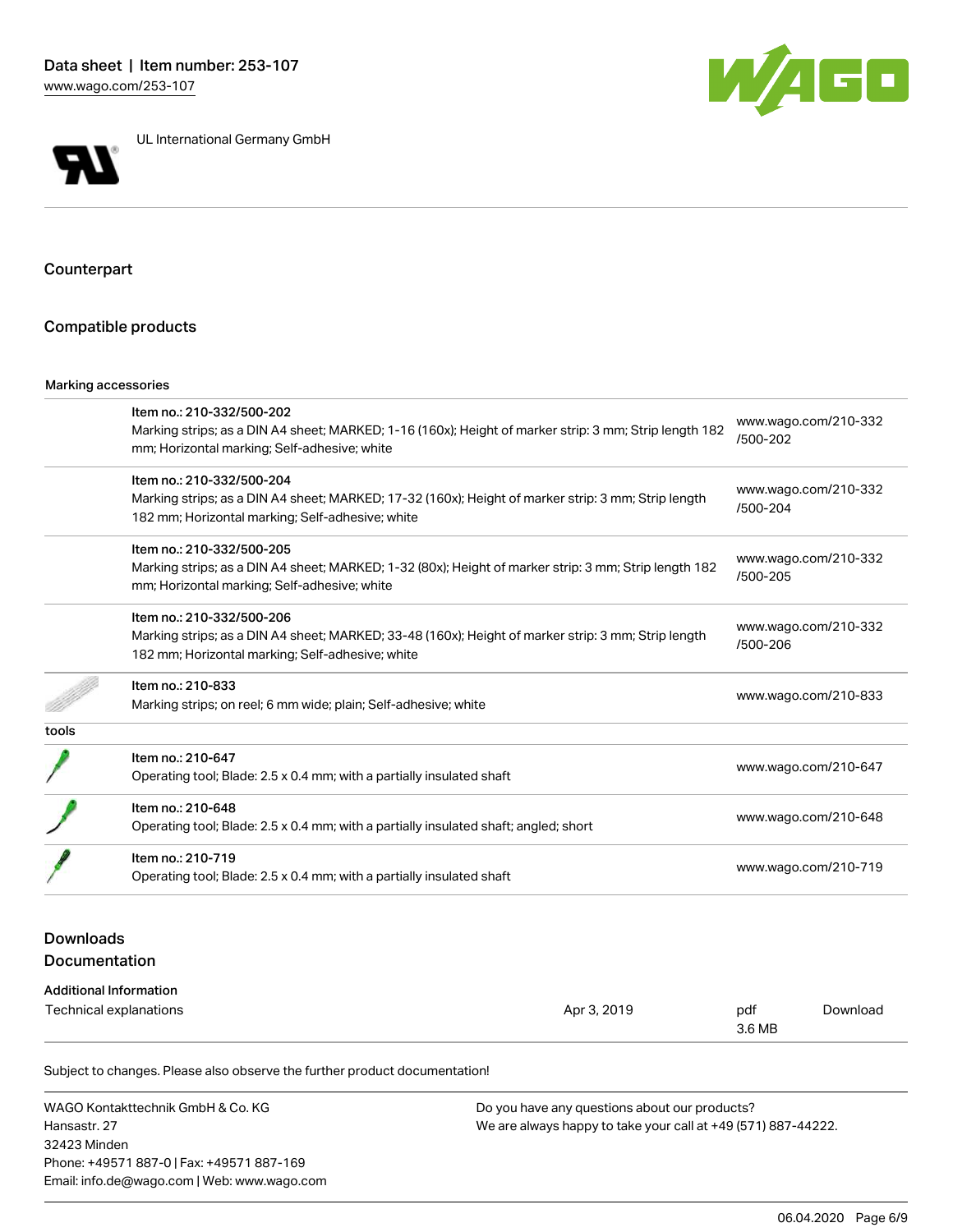

#### CAD/CAE-Data

| CAD data |  |
|----------|--|
|          |  |

| 2D/3D Models 253-107 |                                                                                                                                                                        | URL        | Download |
|----------------------|------------------------------------------------------------------------------------------------------------------------------------------------------------------------|------------|----------|
|                      | <b>CAE</b> data                                                                                                                                                        |            |          |
|                      | EPLAN Data Portal 253-107                                                                                                                                              | URL        | Download |
|                      | PCB Design                                                                                                                                                             |            |          |
|                      | Symbol and Footprint 253-107                                                                                                                                           | <b>URL</b> | Download |
|                      | CAx data for your PCB design, consisting of "schematic symbols and PCB footprints",<br>allow easy integration of the WAGO component into your development environment. |            |          |
|                      | Supported formats:                                                                                                                                                     |            |          |
| Ш                    | Accel EDA 14 & 15                                                                                                                                                      |            |          |
| ш                    | Altium 6 to current version                                                                                                                                            |            |          |
| ×.                   | Cadence Allegro                                                                                                                                                        |            |          |
|                      | DesignSpark                                                                                                                                                            |            |          |
| ш                    | Eagle Libraries                                                                                                                                                        |            |          |
| H                    | KiCad                                                                                                                                                                  |            |          |
|                      | Mentor Graphics BoardStation                                                                                                                                           |            |          |
| Ш                    | Mentor Graphics Design Architect                                                                                                                                       |            |          |
| Ш                    | Mentor Graphics Design Expedition 99 and 2000                                                                                                                          |            |          |
|                      | OrCAD 9.X PCB and Capture                                                                                                                                              |            |          |
| ш                    | PADS PowerPCB 3, 3.5, 4.X, and 5.X                                                                                                                                     |            |          |
| Ш                    | PADS PowerPCB and PowerLogic 3.0                                                                                                                                       |            |          |
|                      | PCAD 2000, 2001, 2002, 2004, and 2006                                                                                                                                  |            |          |
| Ш                    | Pulsonix 8.5 or newer                                                                                                                                                  |            |          |
| H                    | <b>STL</b>                                                                                                                                                             |            |          |
|                      | 3D STEP                                                                                                                                                                |            |          |
|                      | TARGET 3001!                                                                                                                                                           |            |          |
|                      | View Logic ViewDraw                                                                                                                                                    |            |          |
|                      | Quadcept                                                                                                                                                               |            |          |
|                      | Zuken CadStar 3 and 4                                                                                                                                                  |            |          |
|                      | Zuken CR-5000 and CR-8000                                                                                                                                              |            |          |

WAGO Kontakttechnik GmbH & Co. KG Hansastr. 27 32423 Minden Phone: +49571 887-0 | Fax: +49571 887-169 Email: info.de@wago.com | Web: www.wago.com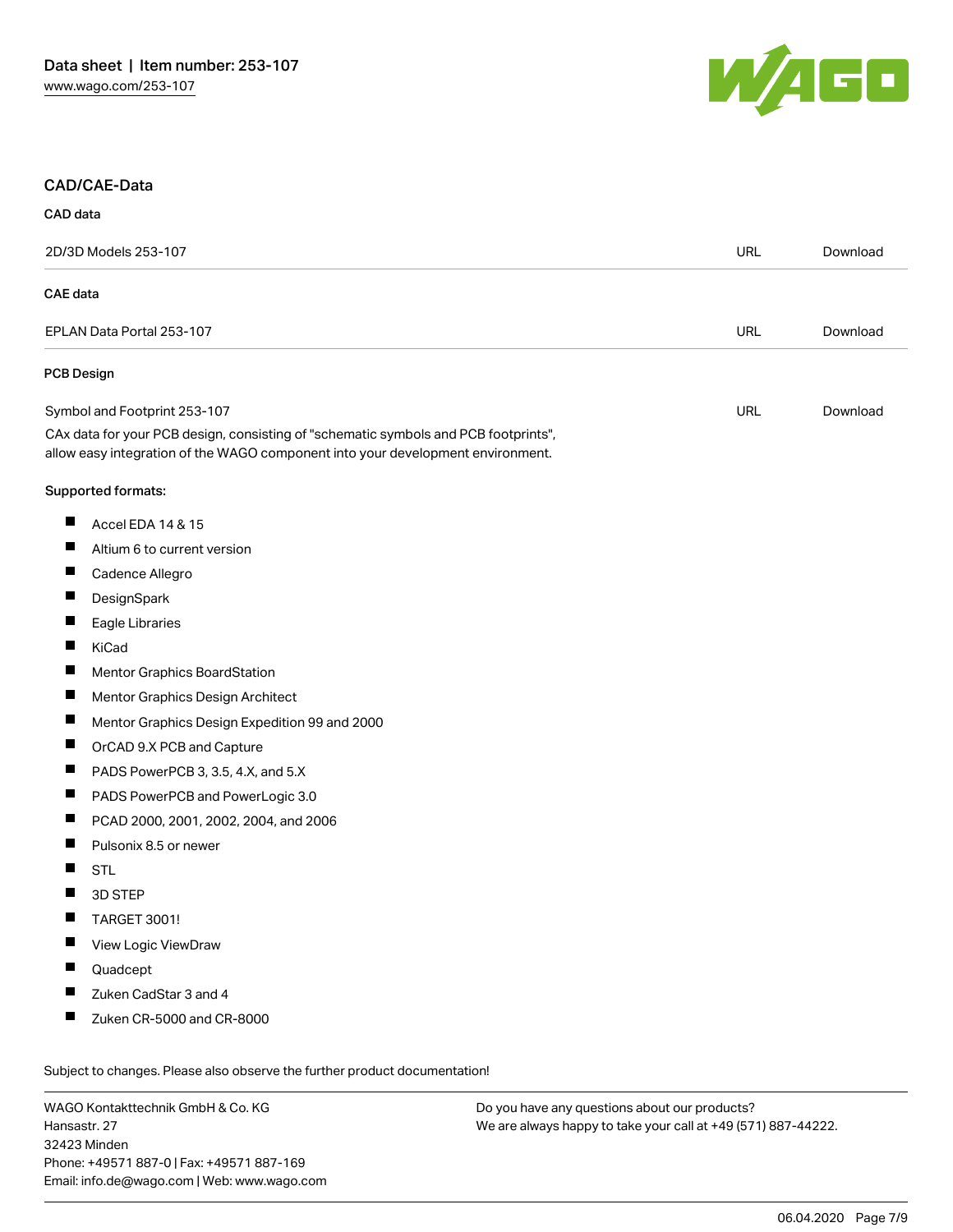PCB Component Libraries (EDA), PCB CAD Library Ultra Librarian



#### Installation Notes

Conductor termination



Inserting a conductor via push-in termination.

#### Conductor removal



Removing a conductor via 2.5 mm screwdriver.

#### Installation

Subject to changes. Please also observe the further product documentation!

WAGO Kontakttechnik GmbH & Co. KG Hansastr. 27 32423 Minden Phone: +49571 887-0 | Fax: +49571 887-169 Email: info.de@wago.com | Web: www.wago.com